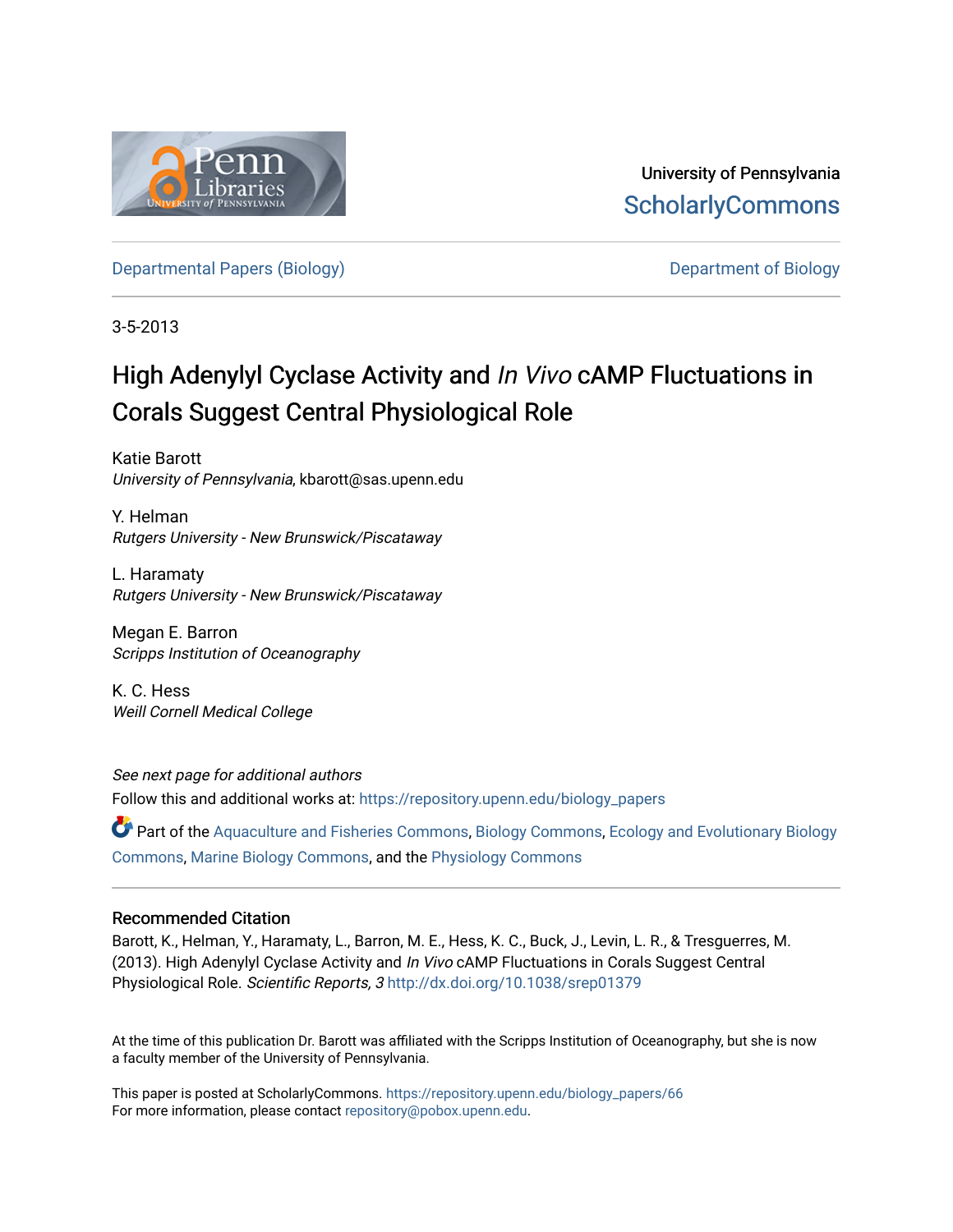### High Adenylyl Cyclase Activity and In Vivo cAMP Fluctuations in Corals Suggest Central Physiological Role

### Abstract

Corals are an ecologically and evolutionarily significant group, providing the framework for coral reef biodiversity while representing one of the most basal of metazoan phyla. However, little is known about fundamental signaling pathways in corals. Here we investigate the dynamics of cAMP, a conserved signaling molecule that can regulate virtually every physiological process. Bioinformatics revealed corals have both transmembrane and soluble adenylyl cyclases (AC). Endogenous cAMP levels in live corals followed a potential diel cycle, as they were higher during the day compared to the middle of the night. Coral homogenates exhibited some of the highest cAMP production rates ever to be recorded in any organism; this activity was inhibited by calcium ions and stimulated by bicarbonate. In contrast, zooxanthellae or mucus had >1000-fold lower AC activity. These results suggest that cAMP is an important regulator of coral physiology, especially in response to light, acid/base disturbances and inorganic carbon levels.

### **Disciplines**

Aquaculture and Fisheries | Biology | Ecology and Evolutionary Biology | Marine Biology | Physiology

### **Comments**

At the time of this publication Dr. Barott was affiliated with the Scripps Institution of Oceanography, but she is now a faculty member of the University of Pennsylvania.

### Author(s)

Katie Barott, Y. Helman, L. Haramaty, Megan E. Barron, K. C. Hess, J. Buck, L. R. Levin, and Martin **Tresquerres**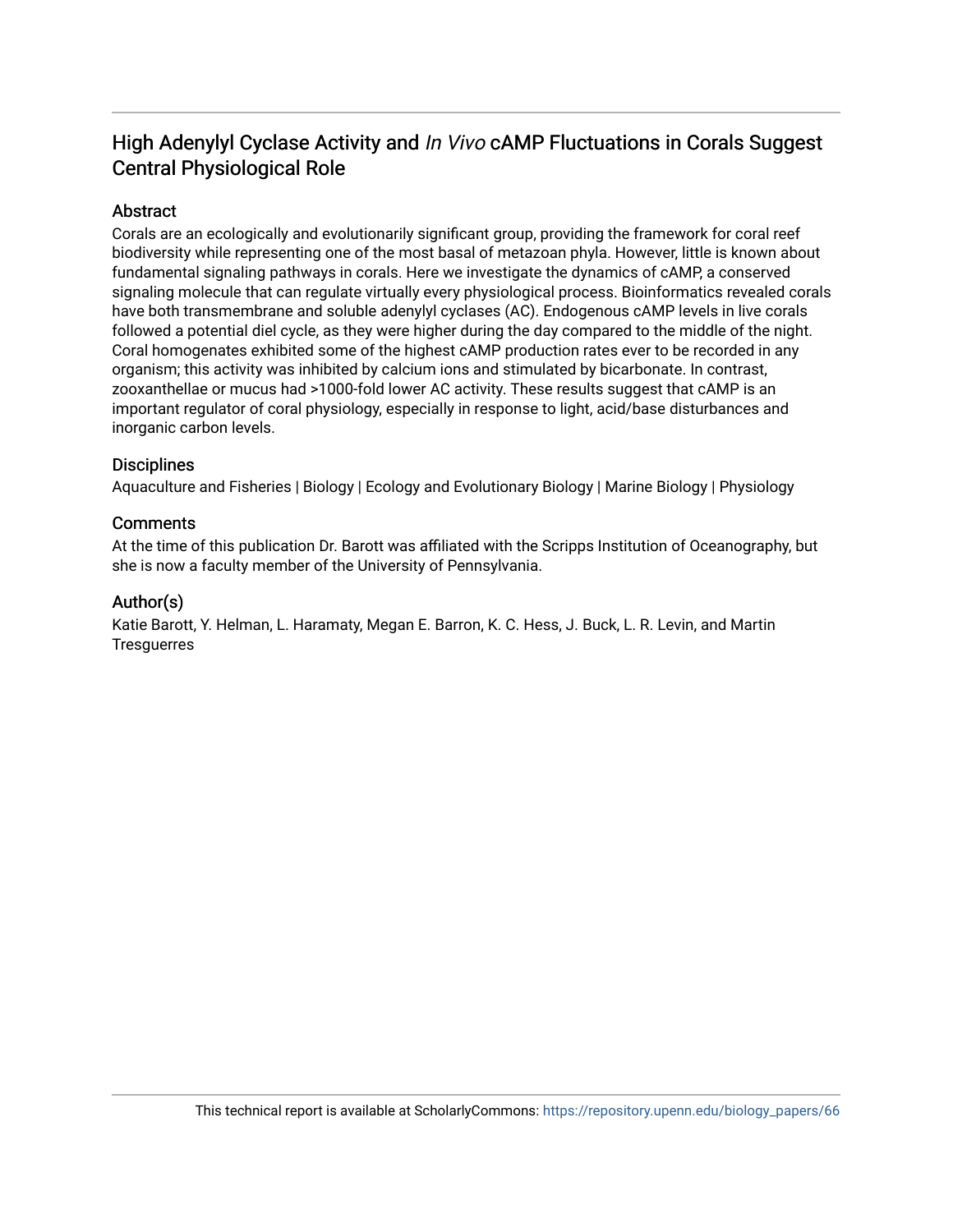# SCIENTIFIC REPORTS



SUBJECT AREAS: ANIMAL PHYSIOLOGY CORAL REEFS CELL SIGNALLING ENZYMES

Received 28 December 2012

**Accepted** 20 February 2013

> Published 5 March 2013

Correspondence and requests for materials should be addressed to M.T. (mtresguerres@ ucsd.edu)

\* Current address: Department of Plant Pathology and Microbiology, Hebrew University of Jerusalem, Israel.

## High adenylyl cyclase activity and in vivo cAMP fluctuations in corals suggest central physiological role

K. L. Barott<sup>1</sup>, Y. Helman<sup>3</sup>\*, L. Haramaty<sup>3</sup>, M. E. Barron<sup>1</sup>, K. C. Hess<sup>2</sup>, J. Buck<sup>2</sup>, L. R. Levin<sup>2</sup> & M. Tresguerres'

<sup>1</sup>Scripps Institution of Oceanography, Marine Biology Research Division, La Jolla, California, United States of America, <sup>2</sup>Weill Cornell Medical College, Department of Pharmacology, New York City, New York, United States of America, <sup>3</sup>Environmental Biophysics and Molecular Ecology Program, Institute of Marine and Coastal Sciences, Rutgers, State University of New Jersey, New Brunswick, New Jersey, United States of America.

Corals are an ecologically and evolutionarily significant group, providing the framework for coral reef biodiversity while representing one of the most basal of metazoan phyla. However, little is known about fundamental signaling pathways in corals. Here we investigate the dynamics of cAMP, a conserved signaling molecule that can regulate virtually every physiological process. Bioinformatics revealed corals have both transmembrane and soluble adenylyl cyclases (AC). Endogenous cAMP levels in live corals followed a potential diel cycle, as they were higher during the day compared to the middle of the night. Coral homogenates exhibited some of the highest cAMP production rates ever to be recorded in any organism; this activity was inhibited by calcium ions and stimulated by bicarbonate. In contrast, zooxanthellae or mucus had >1000-fold lower AC activity. These results suggest that cAMP is an important regulator of coral physiology, especially in response to light, acid/base disturbances and inorganic carbon levels.

The oral reefs are among the most diverse ecosystems on the planet<br>several decades due in large part to human activity<sup>2,3</sup>. However<br>respond to pollution, eutrophication, climate change and increasing<br>limited information oral reefs are among the most diverse ecosystems on the planet<sup>1</sup>, yet have been in decline over the last several decades due in large part to human activity<sup>2,3</sup>. However, our ability to predict how corals will respond to pollution, eutrophication, climate change and increasingly acidified oceans is hampered by the limited information on fundamental mechanisms of coral cell biology2 . Furthermore, as members of the basal metazoan phylum Cnidaria, corals are likely to provide important clues into the evolution of multicellular animals. Interestingly, recent sequencing efforts have revealed that cnidarians have maintained genome complexity similar to that of vertebrates, unlike the more common invertebrate model species Drosophila melanogaster and Caenorhabditis elegans<sup>4-7</sup>. One such conserved pathway depends on cyclic adenosine monophosphate (cAMP), a ubiquitous signal transduction molecule that is involved in the regulation of virtually every aspect of both prokaryotic and eukaryotic physiology including metabolism, cell division, ion transport, vesicle trafficking, and gene expression<sup>8</sup>. Adenylyl cyclases, the enzymes that catalyze the production of cAMP, are present throughout Bacteria, Archaea and Eukarya, and may therefore be conserved in corals as well. Eukaryotes have two distinct types of adenylyl cyclases: the classic G-protein regulated transmembrane adenylyl cyclases (tmACs) (reviewed in<sup>9</sup>) and the recently discovered bicarbonate-stimulated soluble adenylyl cyclase (sAC)<sup>10</sup>. Mammals have nine tmAC isoforms; though they differ in their tissue distribution, expression during development, and fine kinetic and regulatory characteristics, all are located at the cell membrane<sup>11</sup>. On the other hand, sAC can be found throughout the cytoplasm, in mitochondria, and in the nucleus<sup>12</sup>. While tmACs first appeared in metazoans<sup>13</sup>, sAC and sAC-related enzymes have been shown to produce cAMP in response to bicarbonate in a variety of organisms ranging from cyanobacteria to chloroflexi bacteria, sea urchins, and fish<sup>12,14-17</sup>, indicating that these enzymes are evolutionarily conserved and thus likely to be active in corals.

The cAMP pathway may regulate calcification in corals<sup>18</sup>, and it has also been implicated as a component of coral stress responses in a few transcriptomic studies<sup>19–21</sup>. However, there remains a distinct lack of basic information on the presence, structure and activity of cAMP related proteins, the dynamics of cAMP levels in vivo, and the physiological triggers and consequences of this signal cascade in corals. A solid foundation on the basic biochemistry of cAMP production is a prerequisite for the development of mechanistic models. Additionally, characterizing the effects of mammalian-specific pharmacological drugs on coral cAMP production is necessary for designing and interpreting physiological experiments. For example, forskolin is a potent activator of tmACs in vertebrates<sup>22,23</sup> that has been used in a few coral studies with the aim to manipulating cAMP levels<sup>18,24</sup>.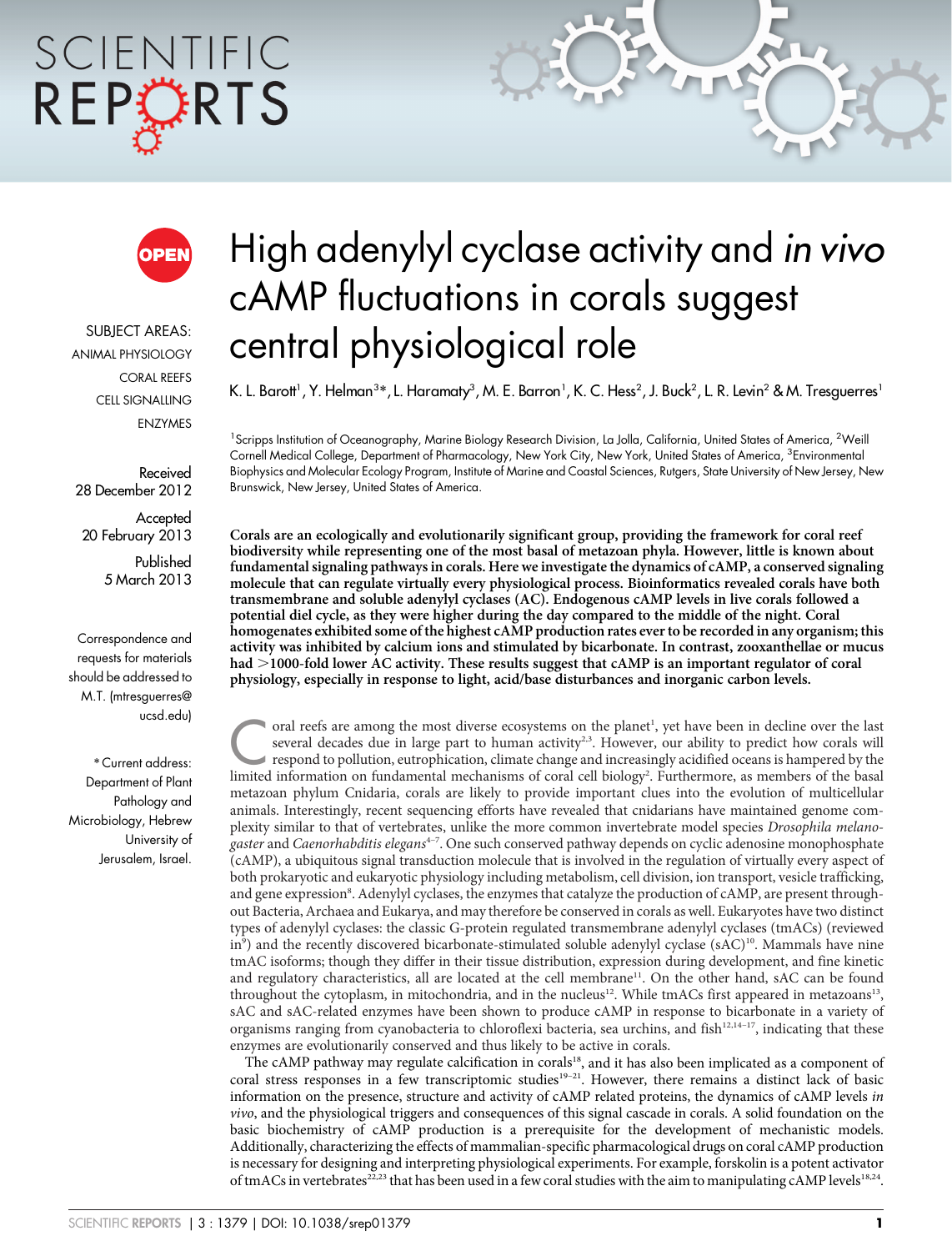



Figure 1 | Phylogenetic tree of putative adenylyl cyclases identified in A. digitifera and P. damicornis. Coral tmAC isoforms are colored in red and coral sAC isoforms are colored in blue.

However, while forskolin stimulates tmACs in some invertebrates such as mollusks<sup>25</sup>, it does not have any effect on some cnidarians<sup>26,27</sup>, and its effect on corals has not been characterized.

The aim of this work was to perform an initial characterization of cAMP production in the coral holobiont. Our results demonstrate that coral tissues, but not zooxanthellae or bacteria-harboring mucus, have an unprecedentedly high capacity for producing cAMP that is consistent with the presence of both tmACs and sAC. Furthermore, cAMP levels in live corals fluctuate in a diel manner, suggesting that the cAMP pathway may play a role in light-enhanced calcification, circadian rhythms, and metabolic communication between corals and symbiotic zooxanthellae.

### **Results**

Coral adenylyl cyclase homologs. Several putative tmAC and sAC genes were identified through BLAST searches of the available coral genomic and transcriptomic databases (Acropora digitifera and Pocillopora damicornis, respectively; Figure 1). These searches revealed the presence of several tmAC isoforms (four in A. digitifera and five in P. damicornis) and at least two sAC genes (both from A. digitifera; Figure 1). Coral tmAC genes clustered into four different groups, which were most similar to human tmACs 3 (coral type b), 5 (coral type a), or 9 (coral type c), with the fourth not grouping as closely with other tmACs (coral group d; Figure 1). The two coral sAC genes were most similar to anemone sAC, followed by sAC from other invertebrates, including the sea urchin, sea squirt, and acorn worm (Figure 1).

Diurnal fluctuations of endogenous cAMP in live corals. Endogenous cAMP levels in coral tissue were highest during the day (Figure 2). Within one hour after dark (7:45 pm), endogenous cAMP decreased from the previous time point (6:40 pm), although this difference was not statistically significant (Figure 2). A minimum

of cAMP was reached after 10 hr of darkness (5:00 am,  $p = 0.01$ ; Figure 2). No cAMP was detected in coral-free populations of Symbiodinium (either freshly isolated from corals or cultured) when prepared in the same manner as the coral tissue homogenates (resuspended and vortexed in 0.1 N HCl), while cAMP in coral mucus was  $\sim$ 25-fold lower than in tissue. Therefore, the majority of cAMP measured from coral fragments is likely derived from cells of the cnidarian host and not the associated microorganisms.

Characterization of cAMP production by corals. Basal production of cAMP from coral tissue homogenates ranged from 17,000 pmol



Figure 2 <sup>|</sup> Daily fluctuations of endogenous cAMP levels in the coral P. damicornis normalized to total protein.  $N = 9$  (3 fragments per time point per day on 3 different days spanning 2 months). Error bars indicate SEM; asterisk indicates statistical significance ( $p < 0.01$ ).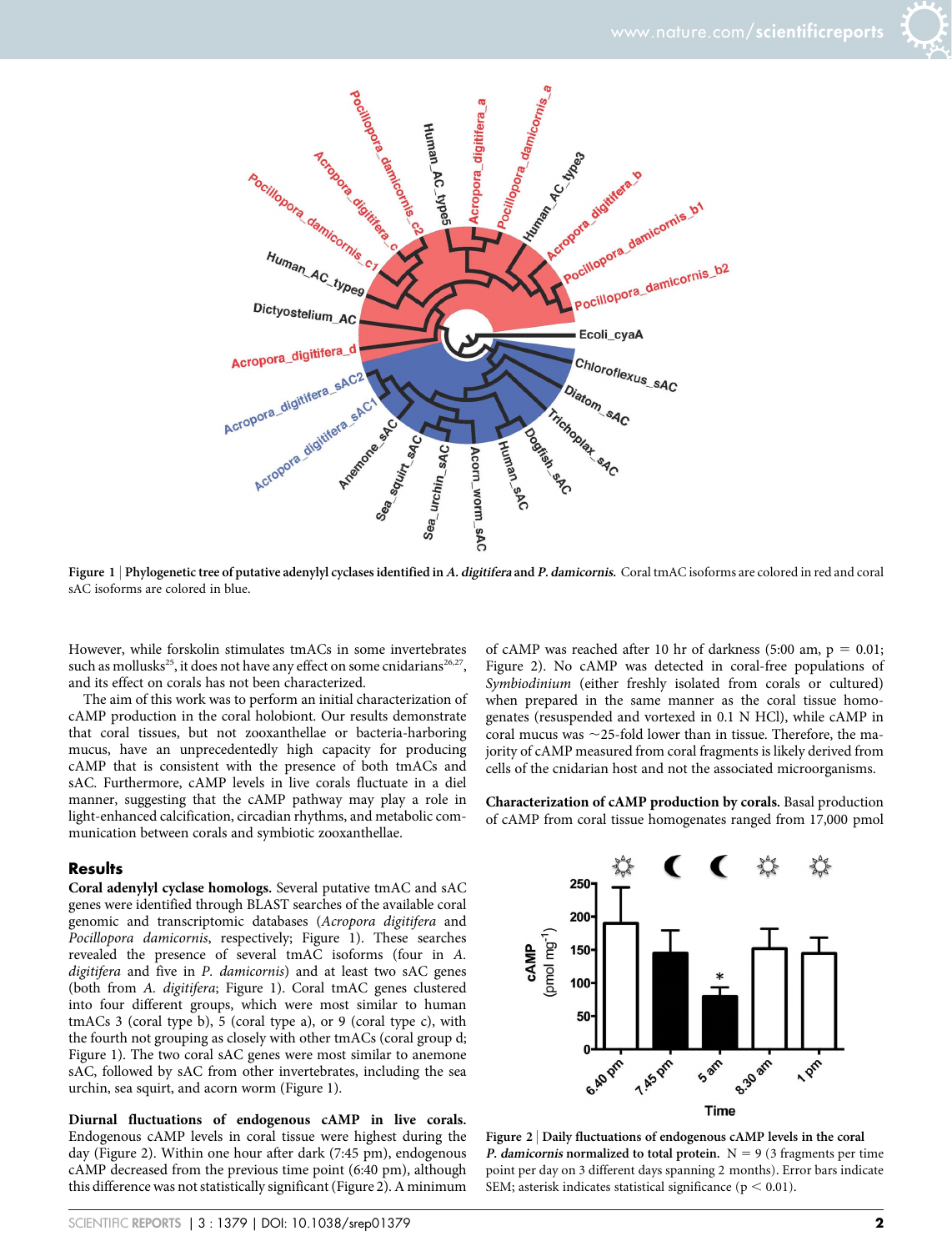Table 1 | Production of cAMP from coral tissue (Pocillopora damicornis and Acropora youngei) or zooxanthellae (mean  $\pm$  SEM) determined by ELISA. Letters indicate statistically significant groups as determined by ANOVA and Tukey post-hoc test (P. damicornis) or t-test (A. youngei)

| Treatment                                           | cAMP (pmol mg <sub>prot</sub> <sup>-1</sup> min <sup>-1</sup> ) | Fold stimulation  | N |
|-----------------------------------------------------|-----------------------------------------------------------------|-------------------|---|
| Pocillopora damicornis                              |                                                                 |                   |   |
| 40 mM NaCl                                          | $28,690 \pm 2,212$                                              | $1.00^\circ$      | 6 |
| 40 mM $N$ aHCO <sub>3</sub>                         | $46,700 \pm 9,053$                                              | 1.63 <sup>b</sup> |   |
| 2.5 mM $CaCl2$                                      | $7.177 \pm 982$                                                 | 0.25c             |   |
| 2.5 mM CaCl <sub>2</sub> + 40 mM NaHCO <sub>3</sub> | $19,189 \pm 2,602$                                              | $0.67^{\circ}$    |   |
| 1% DMSO                                             | $41,956 \pm 6,237$                                              | 1.00              |   |
| 50 µM Forskolin (in DMSO)                           | $46,923 \pm 9,211$                                              | 1.12              |   |
| 40 mM NaCl                                          | $19,409 \pm 3,018$                                              | 1.00 <sup>a</sup> |   |
| 40 mM NaCl + 50 $\mu$ M KH7                         | $15,801 \pm 2,639$                                              | 0.81°             |   |
| 40 mM NaHCO <sub>3</sub>                            | $27,830 \pm 4,152$                                              | 1.43 <sup>b</sup> | 5 |
| 40 mM NaHCO <sub>3</sub> + 50 $\mu$ M KH7           | $16,776 \pm 2,931$                                              | $0.86^\circ$      | 5 |
| Acropora youngei                                    |                                                                 |                   |   |
| 40 mM NaCl                                          | $17,333 \pm 437$                                                | $1.00^\circ$      | 3 |
| 40 mM $N$ aHCO <sub>3</sub>                         | $23,578 \pm 1,135$                                              | 1.36 <sup>b</sup> | 3 |
| Zooxanthellae                                       |                                                                 |                   |   |
| 40 mM NaCl                                          | $28.74 \pm 0.55$                                                | 1.00              | 5 |
| 40 mM NaCl + 50 $\mu$ M KH7                         | $27.96 \pm 0.75$                                                | 0.97              |   |
| 40 mM $N$ aHCO <sub>3</sub>                         | $30.25 \pm 0.80$                                                | 1.05              | 5 |
| 40 mM NaHCO <sub>3</sub> + 50 $\mu$ M KH7           | $29.02 \pm 1.00$                                                | 1.01              | 5 |

mg<sup>-1</sup> min<sup>-1</sup> in A. youngei to  $\sim$ 30,000 pmol mg<sup>-1</sup> min<sup>-1</sup> in P. damicornis (Table 1). This production was stimulated by bicarbonate, with a half maximal effect concentration (EC<sub>50</sub>) of  $\sim$ 10 mM bicarbonate for both coral species (Figure 3). To achieve maximal stimulation, 40 mM bicarbonate was used for subsequent experiments. Treatment with 40 mM bicarbonate significantly increased cAMP production in both A. youngei and P. damicornis by  $\sim$  1.4 and  $\sim$  1.6fold, respectively (paired *t*-test:  $p = 0.024$  and repeated measures [RM] one-way ANOVA [ $p < 0.0001$ ] with Tukey post-hoc:  $\alpha$  = 0.05,  $p < 0.001$ , respectively; Table 1). To validate cAMP measurements, we performed a subset of experiments and measured cAMP production using both ELISA and a radioactivity-based two-column assay28. Both methods used for measuring cAMP production by coral homogenates yielded similar values (Figure 4A,B). Bicarbonatestimulated production of cAMP was abolished in the presence of 50  $\mu$ M KH7 (Figure 4A,B), a specific inhibitor of sAC-like adenylyl cyclases that is inert towards mammalian tmACs at this concentration<sup>12,29</sup>. KH7 reduced basal cAMP production by  $\sim$ 20% as measured both by ELISA and the 2-column assay; however, this result was statistically significant only in the latter case (RM one-way ANOVA:  $p = 0.0006$ , Tukey post-hoc:  $\alpha = 0.05$ ,  $p < 0.01$ ; Figure 3A,B). Production of cAMP in all subsequent experiments was measured using ELISA.

Production of cAMP from freshly isolated or cultured zooxanthellae could not be detected after cells were homogenized by vortexing or sonication. Zooxanthellae cAMP production was detected when algal cells were homogenized by glass bead beating, and was  $\sim$ 1000fold lower than cAMP production by coral tissues (30 vs. 30,000 pmol cAMP  $mg^{-1}$  min<sup>-1</sup>; Table 1, Figure 4C). Production of cAMP by zooxanthellae was not responsive to bicarbonate or KH7 (Figure 4C). The total amount of cAMP produced by the mucus of one coral fragment was  $\sim$ 10<sup>6</sup>-fold lower than coral tissue from similarly sized fragments ( $\sim$ 10 vs. 10<sup>7</sup> pmol). Production of cAMP in mucus was not stimulated by 40 mM  $NaHCO<sub>3</sub>$ , neither was it inhibited by 50  $\mu$ M KH7 (N = 3).

Treatment of coral homogenates with  $2.5 \text{ mM }$  CaCl<sub>2</sub> significantly decreased cAMP production relative to controls (RM one-way ANOVA,  $p = 0.0087$ ; Tukey post-hoc:  $\alpha = 0.05$ ,  $p < 0.01$ ). However, 40 mM  $NAHCO<sub>3</sub>$  still stimulated cAMP production by  $\sim$ 2.7 fold in the presence of 2.5 mM CaCl<sub>2</sub> (relative to 40 mM NaCl + 2.5 CaCl<sub>2</sub>) (Table 1, Figure 5A). Treatment with 50  $\mu$ M forsoklin, a potent activator of vertebrate tmACs, had no effect on basal cAMP production relative to the DMSO control (Table 1, Figure 5B).

### **Discussion**

This is the first time, to our knowledge, that endogenous cAMP or adenylyl cyclase activity has been measured in any coral. We found that endogenous cAMP levels were significantly lower at night than during the day, though this decrease appears to take some time, as levels were lower but not significantly so after 45 minutes of darkness. It is possible that more time is required for cAMP levels to reach a minimum, particularly given that it takes isolated symbiotic coral cells at least 35 minutes for pH to reach a stable minimum after dark is initiated<sup>30</sup>. Coral endogenous cAMP levels were several fold higher than cAMP levels in any other cnidarian examined to date, including anemones (7-20 fold<sup>31</sup>), hydra (2-15 fold<sup>32,33</sup>), and the sea pansy  $(5-13 \text{ fold}^{34})$ . In addition, corals had higher basal adenylyl cyclase activity than other cnidarians, ranging from  $\sim$  200 to over 10<sup>5</sup>-fold



Figure 3 <sup>|</sup> Dose response curve of the effect of bicarbonate on cAMP production in coral tissue homogenates (*P. damicornis*,  $N = 5$ ; A. youngei,  $N = 3$ ). Lines were drawn from a non-linear curve fit model. Error bars indicate SEM.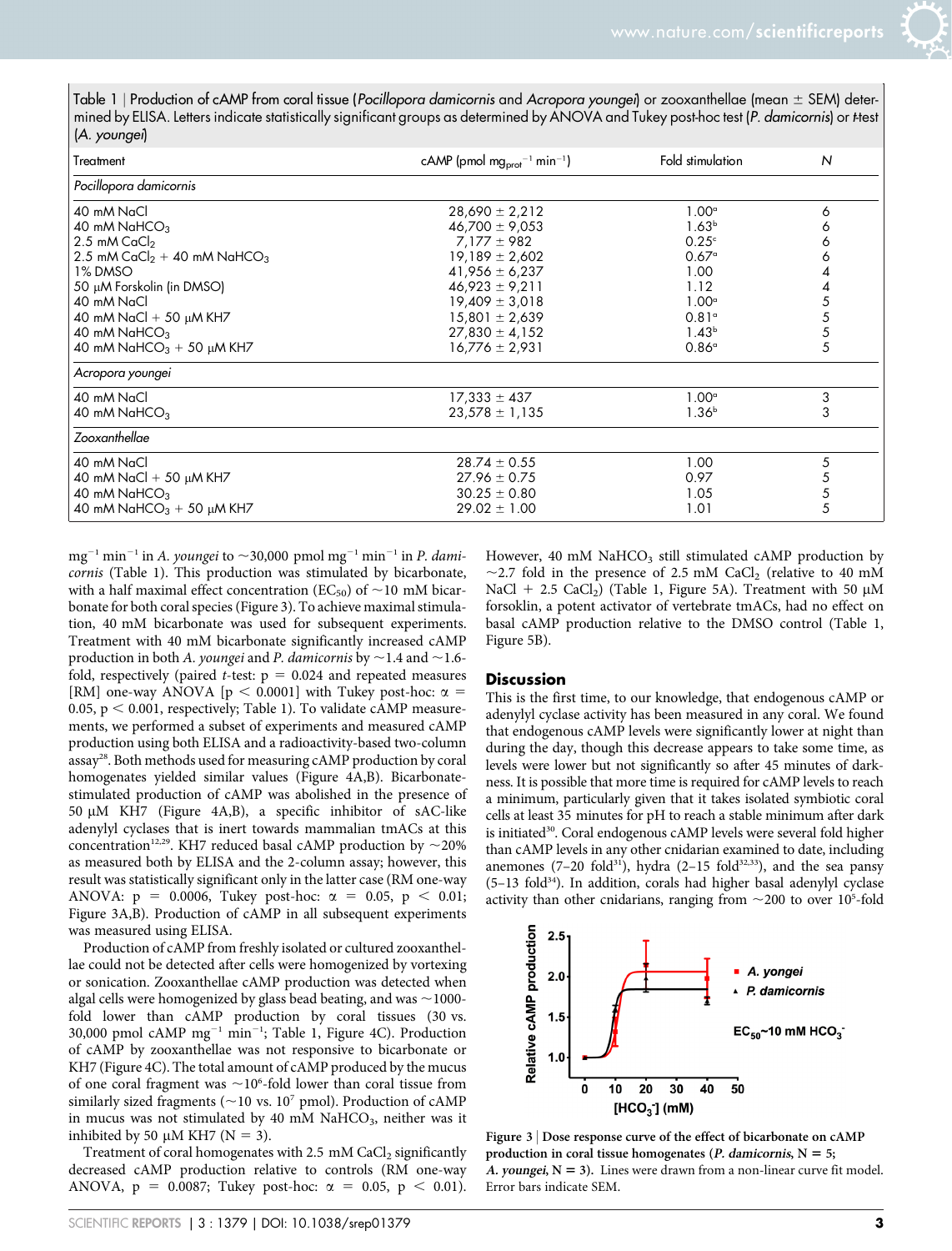

Figure 4 | Production of cAMP in P. damicornis tissue homogenates as measured by A) ELISA ( $N = 5$ ) or B) 2-column assay ( $N = 3$ ) or C) freshly isolated zooxanthellae ( $N = 5$ ) as measured by ELISA. Note different scale for panel C. Treatments: Control = 40 mM NaCl; KH7 = 40 mM NaCl + 50 µM KH7; Bicarb = 40 mM NaHCO<sub>3</sub>; Bicarb + KH7 = 40 mM NaHCO<sub>3</sub> + 50  $\mu$ M KH7. Symbols indicate statistically significant differences. Error bars indicate SEM.

higher<sup>26,35,36</sup>. To the best of our knowledge, coral cAMP production rates measured here are higher than any other animal observed to date. It is important to note that corals are host to a variety of microorganisms that could potentially contribute to cAMP production, including endosymbtiotic zooxanthellae, prokaryotes, fungi and viruses (i.e. the coral holobiont<sup>37</sup>). However, given that cAMP production from isolated zooxanthellae and coral mucus was 10<sup>3</sup>-fold and 105 -fold lower, respectively, than whole tissue homogenates, we can rule out any significant contribution from these microorganisms.

Our bioinformatic analysis revealed that A. digitifera has at least four tmAC and two sAC isoforms, while P. damicornis has at least five tmACs but no sAC mRNA transcripts. However, further characterization of coral adenylyl cyclase activity was consistent with the presence of active forms of both tmACs and sAC in both species. Adenylyl cyclase activity in A. youngei and P. damicornis was stimulated by bicarbonate, and the sAC inhibitor KH7 abolished this stimulation. These responses indicate that both coral species have one or more active forms of sAC, and that the absence of a sAC



Figure 5 <sup>|</sup> Cyclic AMP production in P. damicornis tissue homogenates in response to A) bicarbonate and/or calcium ( $N = 6$ ) or B) forskolin (N  $=$  4). Treatments: Control=40 mM NaCl; Bicarb=40 mM NaHCO<sub>3</sub>;  $Ca^{2+} = 2.5$  mM CaCl<sub>2</sub>; Bicarb + Ca<sup>2+</sup> = 40 mM NaHCO<sub>3</sub> with 2.5 mM  $CaCl<sub>2</sub>$ ; 50 µM forskolin. Letters indicate statistically significant differences. Error bars indicate SEM.

ortholog in the P. damicornis transcriptome database is likely due to incomplete coverage.

The physiological role of sAC in corals remains an outstanding question, but it likely acts as a  $pH/CO<sub>2</sub>/HCO<sub>3</sub>$  sensor as it does in other animals. For example, mammalian sAC is stimulated by bicarbonate to trigger sperm flagellar movement<sup>29</sup>; it also regulates embryo development, epithelial salt and fluid transport, gene transcription, and acid-base homeostasis in epididymis and kidney, among other processes (reviewed in<sup>16</sup>). Knowledge on the roles of sAC in aquatic organisms is much more limited; however, they seem to be similar to those in mammals: sAC regulates sperm function in sea urchin<sup>15,38</sup>, epithelial salt transport across the intestine of bony fish<sup>39,40</sup>, and modulates acid-base homeostasis in shark gills<sup>41</sup>. There are many potential roles for sAC as a  $pH/CO<sub>2</sub>/HCO<sub>3</sub>$  sensor in corals. For example, photosynthetic activity by symbiotic zooxanthellae increases pH in zooxanthellae-hosting gastrodermal cells<sup>42</sup>, in the sub-calicoblastic medium<sup>43</sup>, and in the coelenteron<sup>42</sup>; photosynthesis also significantly increases bicarbonate concentration in tissues<sup>44</sup>. Calcification in zooxanthellate corals is stimulated by light, a phenomenon referred to as 'light-enhanced calcification'45. The mechanism is unknown, but it is thought to be related to availability of energy from photosynthesis, production of photosynthates that serve as substrates for the organic matrix of the skeleton<sup>45</sup>, increased oxygen to support aerobic metabolism, titration of protons produced by calcification<sup>46</sup> and/or by associated changes in pH and  $[HCO_3^{-}]^{42-44}$ . The presence of bicarbonate-sensitive adenylyl cyclase activity in corals demonstrated here, as well as the potentially light-driven changes in endogenous cAMP, point to sAC as a promising possibility for sensing acid-base disturbances in corals and triggering light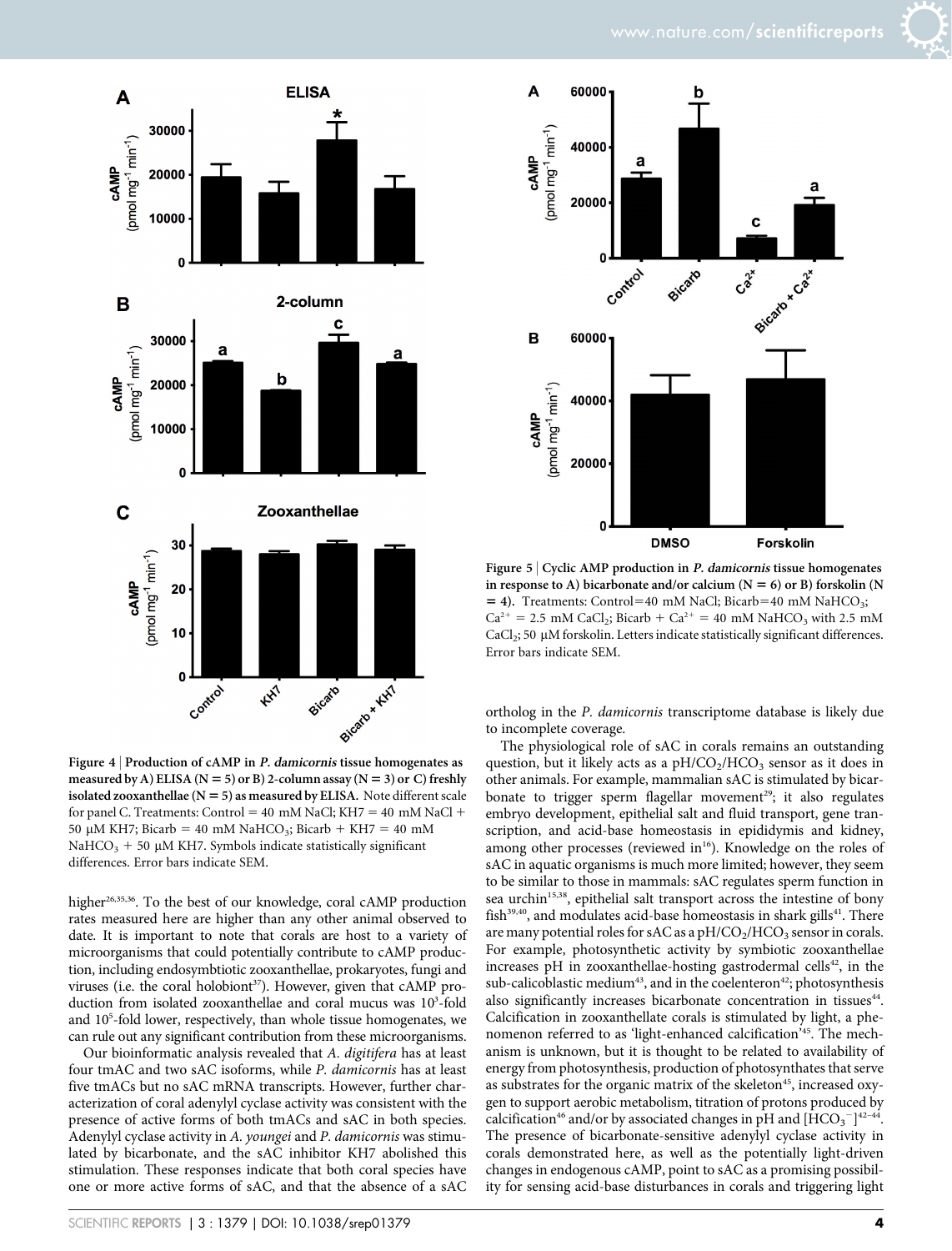

Unlike tmACs from vertebrate animals<sup>22</sup>, adenylyl cyclase activity in coral homogenates was insensitive to forskolin. This lack of response has been observed in other invertebrates, including the sea pansy<sup>26</sup>, hydra<sup>27</sup>, and sea urchins<sup>47</sup>, suggesting that the structure of invertebrate cyclases is different from those in vertebrates. However, forskolin does have biological effects on corals and other cnidarians, including inhibition of coral metamorphosis $24$  and sensitization of mechanoreceptors for nematocyst discharge in anemones<sup>48</sup>, a process that is stimulated by  $cAMP^{31,35,48,49}$ . It is important to note, however, that neither study measured the effect of forskolin on cAMP levels, so whether the responses observed are the result of forskolin stimulation of tmACs is not known. In any case, it is clear that future research cannot rely on inhibitors and activators of adenylyl cyclases developed for mammals without first verifying their effects on corals.

The inhibitory effect of calcium on cAMP production in corals was consistent with tmAC activity. Moreover, bicarbonate stimulation was retained in the presence of calcium, indicating that calcium inhibition was specific to tmACs and not sAC. In mammals, calcium ions significantly affect the activity of tmACs, but the effect differs depending on the concentration and the isoform involved. For example, micromolar concentrations of calcium activate some  $tmACs<sup>50-52</sup>$  but inhibit others<sup>50,52</sup>, while millimolar concentrations inhibit all mammalian tmAC isoforms<sup>50-53</sup>. Here we found that coral adenylyl cyclase activity was inhibited by millimolar concentrations of calcium. It remains to be determined how the four individual isoforms of coral tmACs identified here respond to different levels of calcium, and it is possible that each may respond differently, particularly to lower (micromolar) concentrations of calcium. The interaction between adenylyl cyclases and calcium may be particularly important for coral calcification, which requires calcium uptake from the surrounding seawater and transport across the epithelia<sup>18,54</sup>. This process involves both calcium ion channels<sup>55</sup> and Ca-ATPases<sup>56,57</sup>, and leads to an increasing concentration gradient of calcium in coral tissue going from the outer oral ectoderm, through the oral and aboral endoderm, to the skeleton-facing calicoblastic ectoderm58. Interestingly, the activity of these calcium transport enzymes is not regulated at the level of transcription<sup>59</sup>, suggesting that they are post-translationally modulated.

The cAMP pathway has been somewhat characterized in other cnidarians: it is involved in the regulation of mechanoreceptors and nematocyst discharge in anemones<sup>31,35,48</sup>; promotion of regeneration in anemones<sup>60</sup> and hydra<sup>27,61</sup>; promotion of cilia beating and feeding in anemones<sup>35</sup> but inhibition of feeding in hydra<sup>33,62</sup>; progression of metamorphosis in jellyfish<sup>63</sup>; and modulation of muscle contractions<sup>34</sup> and bioluminescence<sup>64</sup> in sea pansies. Many of these processes may also be regulated through the cAMP pathway in corals, and there are several additional and possibly coral-specific roles open to discovery. For example, a variety of coral stressors (e.g. temperature, allelochemicals) have been shown to cause upregulation of cAMP-dependent transcription factors such as CREB<sup>19,20</sup>, ATF-2<sup>20</sup>, ATF-4<sup>19,20</sup>, and CRE modulators<sup>19</sup>, as well as PKAs<sup>21</sup>, the upstream mechanisms and downstream effects of which are unknown. The diurnal fluctuations of cAMP in corals observed here suggest that coral sAC may be involved in regulating acid-base homeostasis during photosynthesis and light-enhanced calcification. Coral gametogenesis and gamete release, which are coordinated to daily and annual light cycles<sup>65</sup>, are other physiological processes potentially modulated by adenylyl cyclase activity (for example, via light-sensitive GPCRs or cryptochromes and downstream effects linked to circadian rhythms).

In summary, our study demonstrates that corals have a uniquely high capacity for cAMP production that appears to involve both tmACs and sAC, and that cAMP levels in host coral tissues fluctuate on a diel basis. These results make the cAMP pathway in corals a promising new avenue of research. If we are to predict how corals will respond to environmental perturbations, including but not limited to eutrophication, rising sea surface temperatures, and ocean acidification<sup>2,66</sup>, it is essential to understand the cellular mechanisms regulating coral physiology.

#### Methods

Bioinformatics. Homologs for adenylyl cyclases in corals were identified by querying mammalian tmAC and sAC nucleotide sequences via BLASTn versus the Acropora digitifera genome<sup>7</sup> and a *Pocillopora damicornis* transcriptome database [\(http://](http://cnidarians.bu.edu/PocilloporaBase/cgi-bin/index.cgi) [cnidarians.bu.edu/PocilloporaBase/cgi-bin/index.cgi\)](http://cnidarians.bu.edu/PocilloporaBase/cgi-bin/index.cgi). Putative coral adenylyl cylases were aligned with representatives from various phyla using Clustal W2 and a phylogenetic tree of the alignment was generated using the neighbor joining method<sup>67</sup>.

Specimens. Pocillopora damicornis fragments were obtained from coral colonies growing at aquaria at Rutgers University or at the Birch Aquarium at Scripps. Acropora youngei fragments were obtained from Dimitri Deheyn at the Scripps Institution of Oceanography. All fragments were from different colonies. Coral tissue was removed from the skeleton and homogenized using an airbrush (80 psi) or by scraping with a toothbrush into 100 mM Tris (pH 7.5) supplemented with a protease inhibitor cocktail (Sigma-Aldrich). Protein concentration in each homogenate was measured by the method of Bradford in triplicate. Zooxanthellae were removed via differential centrifugation (1000  $\times$  g for 2 min) and the supernatant was divided into aliquots and frozen at  $-20^{\circ}$ C. All cAMP assays were performed with first thaw homogenates, since samples subjected to more than one freeze-thaw lost  $HCO_3$ . stimulation of cAMP production. Mucus release from A. youngei fragments was stimulated by brief exposure to air and was collected in a sterile syringe. Mucus was concentrated by transferring strands and clumps of mucus to a new tube with 500 µL of 0.2 um filtered seawater. Mucus was then broken up by passing it through a small pipet tip multiple times, causing sheering, and was assayed for cAMP production and protein content immediately. Because protein content within the mucus was undetectable, specific activity could not be calculated.

cAMP levels in live corals. At least one week before sampling, P. damicornis fragments of  $\sim$  5 mm in length were severed from coral colonies and placed in individual stands. Corals were maintained under a 12:12 hr light:dark cycle. At different times throughout the day, coral fragments were removed from the tank by hand, immediately immersed in 200 µL 0.1 N HCl, vortexed for 15 sec, and stored at -20°C. This treatment bursts the cells and causes the release of cytoplasmic molecules (including cAMP) into the surrounding 0.1 N HCl, which was then used in the ELISA (acetylated protocol) for cAMP quantification. Total protein concentration in each sample was measured by the method of Bradford and used to standardize cAMP concentration. Values of cAMP are an average from nine coral fragments at each time point, which were sampled in groups of three per sampling time on three different days over a two-month period. The effect of time of day was analyzed as a fixed effect in a linear mixed-effects model fit by maximum likelihood test with "sampling day" treated as a random effect using R 2.11.1<sup>68</sup>.

Assays for cAMP-producing activity. Coral tissue homogenates were incubated in "cyclase assay buffer" consisting of 100 mM Tris (pH 7.5), 0.5 mM isobutylmethylxanthine (IBMX), 1 mM dithiothreitol (DTT), 20 mM creatine phosphate (CP), 100 U mL<sup>-1</sup> creatine phosphokinase (CPK), 5 mM MgCl<sub>2</sub>, and 5 mM ATP for 30 min at room temperature on an orbital shaker (300 rpm). Treatments were performed in triplicate for each homogenate along with one reaction to determine the initial concentration of cAMP ( $t = 0$ ). Treatments included a control (40 mM NaCl), increasing concentrations of NaHCO<sub>3</sub>, 2.5 mM CaCl<sub>2</sub>, DMSO, 50 μM forskolin (in DMSO), or 50 μM KH7 (in DMSO). NaHCO<sub>3</sub> solutions were prepared fresh before addition to the assay. Reactions were stopped with the addition of one volume of 0.2 N HCl. Production of cAMP was measured by ELISA using the acetylated protocol of the Direct cAMP ELISA kit (Enzo Life Sciences).

Freshly isolated zooxanthellae pellets were resuspended in 100 mM Tris (pH 7.5), sonicated on ice, and assayed for cAMP production as described above. However, these samples did not produce any detectable cAMP. Additional zooxanthellae pellets were combined with glass beads in Tris buffer and homogenized using a bead beater. These homogenates were then assayed for cAMP production as described above, and had detectable cAMP production (data shown in 'Results'). Since zooxanthellae cAMP production could only be detected when the cells were prepared with bead beating, this method was used to determine if zooxanthellae cAMP production was sensitive to bicarbonate or KH7. Protein concentration in each homogenate was determined by the Bradford method. All cAMP production rates are reported in pmol cAMP produced per mg total protein per minute.

Selected treatments with coral tissue homogenates were repeated using a radioactivity-based two-column adenylyl cyclase assay according to the method of Salomon<sup>28</sup>. Homogenates were incubated in cyclase assay buffer supplemented with ~1,000,000 cpm [ $\alpha$ <sup>-32</sup>P]ATP (Perkin Elmer) and ~5,000 cpm [<sup>3</sup>H]cAMP (Perkin Elmer). Reactions were performed in 100 µL for 30 min at room temperature and stopped with 150 µL 1.5% SDS. Product [<sup>32</sup>P]cAMP was separated from substrate [a-32P]ATP by sequential column chromatography over dowex 50WX4-400 resin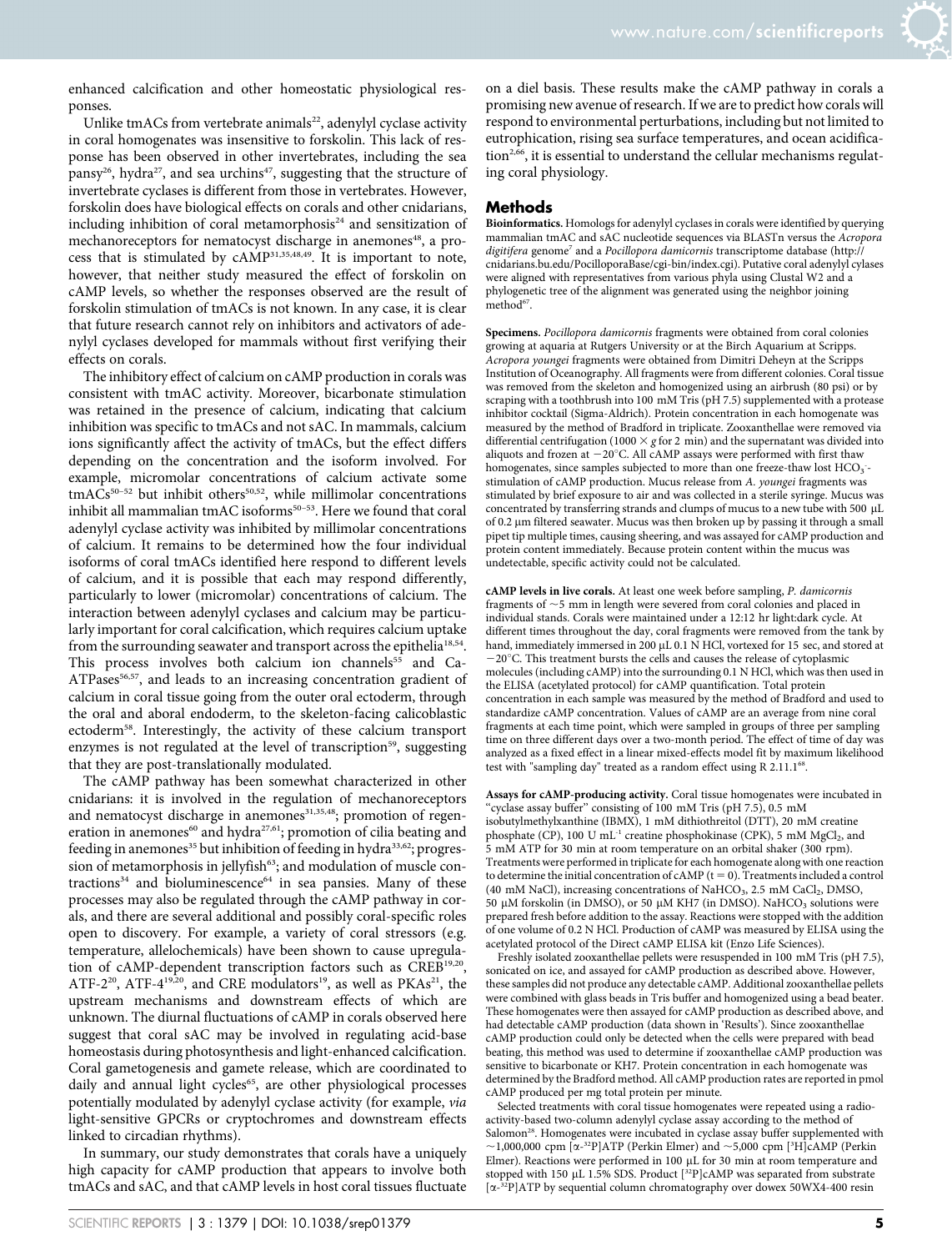(Fluka) followed by aluminium oxide resin (Sigma). Product [32P]cAMP was eluted from dowex directly onto the alumina by water, and cAMP was eluted from alumina by 0.1 M imidazole (pH  $= 7.3$ ).

- 1. Knowlton, N. et al. in Life in the World's Oceans: Diversity, Distribution, and Abundance 65–77 (John Wiley and Sons, 2010).
- Hoegh-Guldberg, O. et al. Coral reefs under rapid climate change and ocean acidification. Science 318, 1737–1742 (2007).
- 3. Knowlton, N. & Jackson, J. B. C. Shifting baselines, local impacts, and global change on coral reefs. PLoS Biol 6, e54 (2008).
- 4. Miller, D. J. et al. The innate immune repertoire in Cnidaria-ancestral complexity and stochastic gene loss. Genome Biol 8, R59 (2007).
- 5. Technau, U. et al. Maintenance of ancestral complexity and non-metazoan genes in two basal cnidarians. Trends Genet 21, 633–639 (2005).
- 6. Putnam, N. H. et al. Sea anemone genome reveals ancestral eumetazoan gene repertoire and genomic organization. Science 317, 86–94 (2007).
- 7. Shinzato, C. et al. Using the Acropora digitifera genome to understand coral responses to environmental change. Nature 476, 320–323 (2011).
- 8. Sossone-Corsi. The cyclic AMP pathway. Cold Spring Harbor Perspectives Biol  $4(12)$ ,  $1-3(2012)$ .
- 9. Cooper, D. M. F. Regulation and organization of adenylyl cyclases and cAMP. Biochem J 375, 517 (2003).
- 10. Buck, J., Sinclair, M., Schapal, L., Cann, M. & Levin, L. Cytosolic adenylyl cyclase defines a unique signaling molecule in mammals. Proc Natl Acad Sci 96, 79–84 (1999).
- 11. Hanoune, J. & Defer, N. Regulation and role of adenylyl cyclase isoforms. Annu Rev Pharmacol 41, 145–174 (2001).
- 12. Tresguerres, M., Levin, L. R. & Buck, J. Intracellular cAMP signaling by soluble adenylyl cyclase. Kidney Int 79, 1277–1288 (2011).
- 13. Kamenetsky, M., Middelhaufe, S., Bank, E. M., Levin, L. R., Buck, J. & Steegborn, C. Molecular details of cAMP generation in mammalian cells: a tale of two systems. J Molec Biol 362, 623–639 (2006).
- 14. Chen, Y. et al. Soluble adenylyl cyclase as an evolutionarily conserved bicarbonate sensor. Science 289, 625–628 (2000).
- 15. Nomura, M., Beltrán, C., Darszon, A. & Vacquier, V. D. A soluble adenylyl cyclase from sea urchin spermatozoa. Gene 353, 231–238 (2005).
- 16. Tresguerres, M., Buck, J. & Levin, L. R. Physiological carbon dioxide, bicarbonate, and pH sensing. Pflü Arch Eur J Phy 460, 953-964 (2010).
- 17. Kobayashi, M., Buck, J. & Levin, L. R. Conservation of functional domain structure in bicarbonate-regulated 'soluble' adenylyl cyclases in bacteria and eukaryotes. Dev Genes Evol 214, 503–509 (2004).
- 18. Marshall, A. T. Calcification in hermatypic and ahermatypic corals. Science, New Ser 271, 637–639 (1996).
- 19. DeSalvo, M., Estrada, A., Sunagawa, S. & Medina, M. Transcriptomic responses to darkness stress point to common coral bleaching mechanisms. Coral Reefs 31, 215–228 (2012).
- 20. DeSalvo, M. K., Sunagawa, S., Voolstra, C. R. & Medina, M. Transcriptomic responses to heat stress and bleaching in the elkhorn coral Acropora palmata. Mar Ecol Prog Ser 402, 97–113 (2010).
- 21. Shearer, T., Rasher, D., Snell, T. & Hay, M. Gene expression patterns of the coral Acropora millepora in response to contact with macroalgae. Coral Reefs 31, 1177–1192 (2012).
- 22. Seamon, K. B., Padgett, W. & Daly, J. W. Forskolin: unique diterpene activator of adenylate cyclase in membranes and in intact cells. Proc Natl Acad Sci 78, 3363–3367 (1981).
- 23. Schorderet-Slatkine, S. & Baulieu, E.-E. Forskolin increases cAMP and inhibits progesterone induced meiosis reinitiation in Xenopus laevis oocytes. Endocrinology 111, 1385–1387 (1982).
- 24. Tran, C. & Hadfield, M. G. Are G-protein-coupled receptors involved in mediating larval settlement and metamorphosis of coral planulae? Biol Bull 222, 128–136 (2012).
- 25. Tensen, C. P. et al. Molecular cloning and characterization of an invertebrate homologue of a neuropeptide Y receptor. Eur J Neurosci 10, 3409-3416 (1998).
- 26. Awad, E. W. & Anctil, M. Positive coupling of beta-like adrenergic receptors with adenylate cyclase in the cnidarian Renilla koellikeri. J Exp Biol 182, 131–146 (1993).
- 27. Galliot, B., Welschof, M., Schuckert, O., Hoffmeister, S. & Schaller, H. C. The cAMP response element binding protein is involved in hydra regeneration. Development 121, 1205–1216 (1995).
- 28. Salomon, Y. Adenylate cyclase assay. Adv Cyclic Nucleotide Res 10, 35–55 (1979).
- 29. Hess, K. C. et al. The 'soluble' adenylyl cyclase in sperm mediates multiple signaling events required for fertilization. Dev Cell 9, 249–259 (2005).
- 30. Laurent, J., Tambutté, S., Tambutté, É., Allemand, D. & Venn, A. The influence of photosynthesis on host intracellular pH in scleractinian corals. J Exp Biol (2012). doi:10.1242/jeb.082081.
- 31. Ozacmak, V. H., Thorington, G. U., Fletcher, W. H. & Hessinger, D. A. Nacetylneuraminic acid (NANA) stimulates in situ cyclic AMP production in tentacles of sea anemone (Aiptasia pallida): possible role in chemosensitization of nematocyst discharge. J Exp Biol 204, 2011–2020 (2001).
- 32. Cobb, M. H., Heagy, W., Danner, J., Lenhoff, H. M. & Marshall, G. R. Effect of glutathione on cyclic nucleotide levels in Hydra attenuata. Comp Biochem Phys C 65, 111–115 (1980).
- 33. Venturini, G. & Carolei, A. Dopaminergic receptors in Hydra. Pharmacological and biochemical observations. Comp Biochem Phys C 102, 39–43 (1992).
- 34. Anctil, M. Modulation of a rhythmic activity by serotonin via cyclic AMP in the coelenterate Renilla köllikeri. J Comp Physiol B 159, 491-500 (1989).
- 35. Gentleman, S. & Mansour, T. E. Adenylate cyclase in a sea anemone: Implication for chemoreception. Biochim Biophys Acta 343, 469–479 (1974).
- 36. Venturini, G., Silei, O., Palladini, G., Caroieli, A. & Margotta, V. Aminergic neurotransmitters and adenylate cyclase in Hydra. Comp Biochem Phys C 78, 345–348 (1984).
- 37. Knowlton, N. & Rohwer, F. Multispecies microbial mutualisms on coral reefs: the host as a habitat. Am Nat 162, S51–62 (2003).
- 38. Beltrán, C. et al. Particulate and soluble adenylyl cyclases participate in the sperm acrosome reaction. Biochem Biophys Res Commun 358, 1128–1135 (2007).
- 39. Carvalho, E. S. M., Gregório, S. F., Power, D. M., Canário, A. V. M. & Fuentes, J. Water absorption and bicarbonate secretion in the intestine of the sea bream are regulated by transmembrane and soluble adenylyl cyclase stimulation. J Comp Physiol B 182, 1069–1080 (2012).
- 40. Tresguerres, M., Levin, L. R., Buck, J. & Grosell, M. Modulation of NaCl absorption by  $[\text{HCO}_3^-]$  in the marine teleost intestine is mediated by soluble adenylyl cyclase. Am J Physiol Regul Integr Comp Physiol 299, R62–71 (2010).
- 41. Tresguerres, M. et al. Bicarbonate-sensing soluble adenylyl cyclase is an essential sensor for acid/base homeostasis. Proc Natl Acad Sci 107, 442 (2010).
- 42. Venn, A. A. et al. Imaging intracellular pH in a reef coral and symbiotic anemone. Proc Natl Acad Sci 106, 16574–16579 (2009).
- 43. Venn, A., Tambutté, E., Holcomb, M., Allemand, D. & Tambutté, S. Live tissue imaging shows reef corals elevate pH under their calcifying tissue relative to seawater. PLoS One 6, e20013 (2011).
- 44. Furla, P., Galgani, I., Durand, I. & Allemand, D. Sources and mechanisms of inorganic carbon transport for coral calcification and photosynthesis. J Exp Biol 203, 3445–3457 (2000).
- 45. Moya, A. et al. Study of calcification during a daily cycle of the coral Stylophora pistillata: implications for light-enhanced calcification'. J Exp Biol 209, 3413-3419 (2006).
- 46. Furla, P., Bénazet-Tambutté, S., Jaubert, J. & Allemand, D. Functional polarity of the tentacle of the sea anemone Anemonia viridis: role in inorganic carbon acquisition. Am J Physiol Regul Integr Comp Physiol 274, R303–R310 (1998).
- 47. Garbers, D. L. & Kopf, G. S. The regulation of spermatozoa by calcium cyclic nucleotides. Adv Cyclic Nucleotide Res 13, 251–306 (1980).
- 48. Watson, G. M. & Hessinger, D. A. Receptors for N-acetylated sugars may stimulate adenylate cyclase to sensitize and tune mechanoreceptors involved in triggering nematocyst discharge. Exp Cell Res 198, 8–16 (1992).
- 49. Mire-Thibodeaux, P. & Watson, G. M. Cyclical morphodynamics of hair bundles in sea anemones: second messenger pathways. J Exp Zool 270, 517–526 (1994).
- 50. Guillou, J. L., Nakata, H. & Cooper, D. M. Inhibition by calcium of mammalian adenylyl cyclases. J Biol Chem 274, 35539–35545 (1999).
- 51. Wang, H. & Storm, D. R. Calmodulin-regulated adenylyl cyclases: cross-talk and plasticity in the central nervous system. Molec Pharmacol 63, 463–468 (2003).
- 52. Willoughby, D. & Cooper, D. M. F. Organization and Ca2+ regulation of adenylyl cyclases in cAMP microdomains. Physiol Rev 87, 965–1010 (2007).
- 53. Paterson, J. M. et al. Characterisation of human adenylyl cyclase IX reveals inhibition by  $Ca2+$ /calcineurin and differential mRNA polyadenylation. J Neurochem 75, 1358–1367 (2000).
- 54. Tambutté, E., Allemand, D., Mueller, E. & Jaubert, J. A compartmental approach to the mechanism of calcification in hermatypic corals. J Exp Biol199, 1029–1041 (1996).
- 55. Zoccola, D. et al. Cloning of a calcium channel  $\alpha$ 1 subunit from the reef-building coral, Stylophora pistillata. Gene 227, 157–167 (1999).
- 56. Ip, Y. K., Lim, A. L. L. & Lim, R. W. L. Some properties of calcium-activated adenosine triphosphatase from the hermatypic coral Galaxea fascicularis. Mar Biol 111, 191–197 (1991).
- 57. Zoccola, D. et al. Molecular cloning and localization of a PMCA P-type calcium ATPase from the coral Stylophora pistillata. BBA-Biomembranes 1663, 117–126  $(2004)$
- 58. Marshall, A. T., Clode, P. L., Russell, R., Prince, K. & Stern, R. Electron and ion microprobe analysis of calcium distribution and transport in coral tissues. J Exp Biol 210, 2453–2463 (2007).
- 59. Moya, A. et al. Cloning and use of a coral 36B4 gene to study the differential expression of coral genes between light and dark conditions. Mar Biotechnol 10, 653–663 (2008).
- 60. Lenicque, P. M., Féral, J. P. & Doumenc, D. Effects of some cyclic nucleotides on the wound healing and the regeneration of the sea-anemones, Cereus peddunculatus penn. and Metridium senile. Comp Biochem Phys C 61, 341–346 (1978).
- 61. Hill, S. K. & Lesh-Laurie, G. E. Cyclic AMP concentrations during distal regeneration in Hydra oligactis. J Exp Zool 218, 233–238 (1981).
- 62. Venturini, G. The hydra GSH receptor. Pharmacological and radioligand binding studies. Comp Biochem Phys C 87, 321–324 (1987).